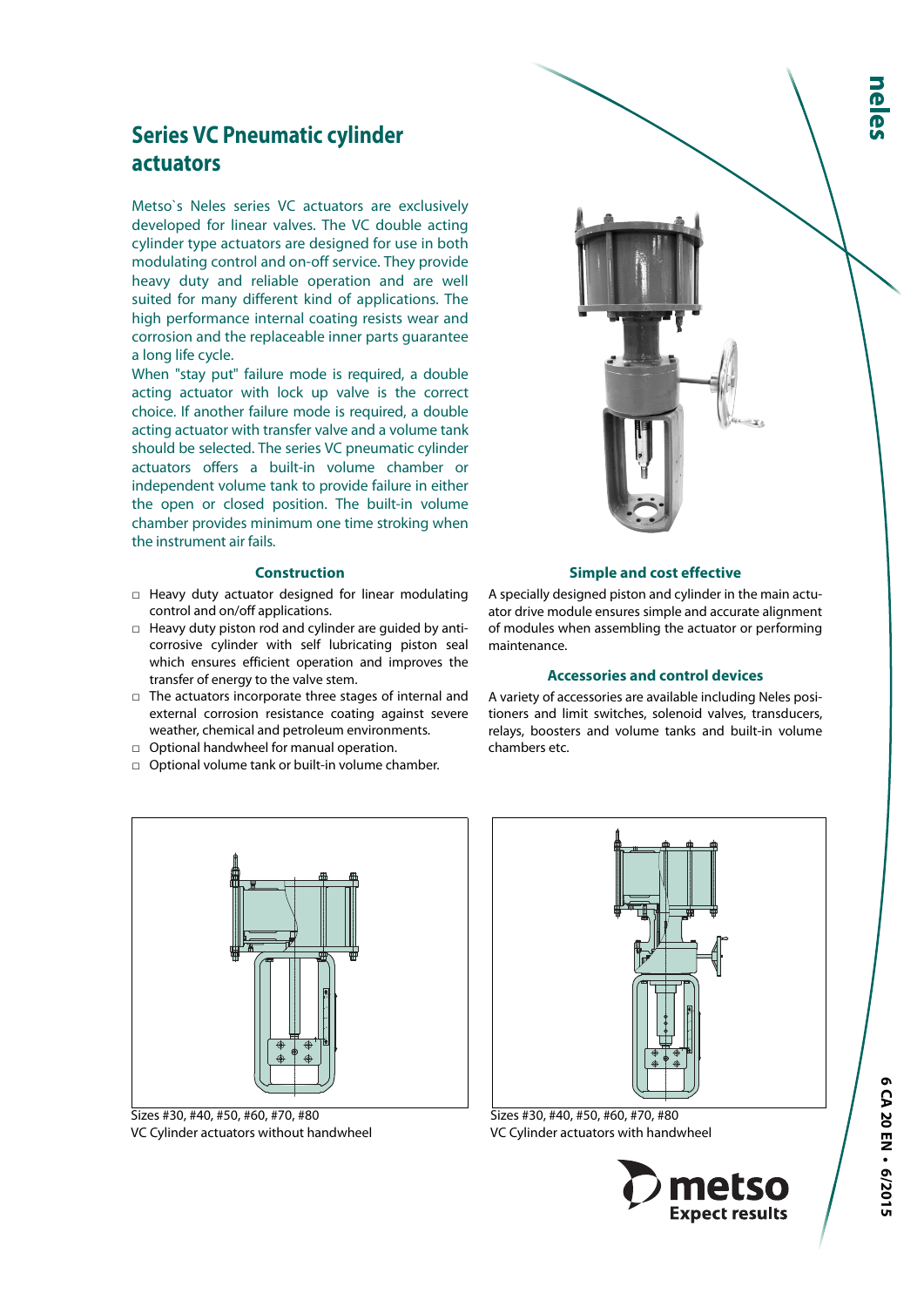## **VC Cylinder actuators design details**

## **VC Specifications**

|                         | <b>Effect area</b> |                   |                 | <b>Volume</b>     |      | <b>Actuator stem</b> |             | <b>Maximum</b> |     |                 | <b>Thrust at pressure</b> |       | Max. allowable |      |  |  |  |       |     |    |        |       |  |  |
|-------------------------|--------------------|-------------------|-----------------|-------------------|------|----------------------|-------------|----------------|-----|-----------------|---------------------------|-------|----------------|------|--|--|--|-------|-----|----|--------|-------|--|--|
| <b>Actuator</b><br>size |                    |                   |                 |                   |      | $size$ ( $\Phi$ )    |             | stroke         |     | <b>Pressure</b> | <b>Thrust</b>             |       | pressure       |      |  |  |  |       |     |    |        |       |  |  |
|                         | cm <sup>2</sup>    | inch <sup>2</sup> | dm <sup>3</sup> | inch <sup>3</sup> | mm   | inch                 | mm          | inch           | bar | psi             | N                         | lbs   | bar            | psi  |  |  |  |       |     |    |        |       |  |  |
|                         |                    |                   |                 |                   |      |                      |             |                | 4.0 | 58              | 26930                     | 6148  |                |      |  |  |  |       |     |    |        |       |  |  |
| #30                     | 687                | 106               | 8.2             | 500.3             | 40.0 | 1.58                 | 120         | 4.72           |     |                 | 6.0                       | 86    | 40396          | 9116 |  |  |  |       |     |    |        |       |  |  |
|                         |                    |                   |                 |                   |      |                      |             |                | 8.5 | 121             | 57227                     | 12826 |                |      |  |  |  |       |     |    |        |       |  |  |
|                         |                    |                   |                 |                   |      |                      |             |                | 4.0 | 58              | 45119                     | 10324 |                |      |  |  |  |       |     |    |        |       |  |  |
| #40                     | 1151               | 178               | 20.7            | 1262.0            | 55.0 | 2.17                 | 180         | 7.09           | 6.0 | 86              | 67679                     | 15308 |                |      |  |  |  |       |     |    |        |       |  |  |
|                         |                    |                   |                 |                   |      |                      |             |                | 8.5 | 121             | 95878                     | 21538 |                |      |  |  |  |       |     |    |        |       |  |  |
|                         |                    |                   |                 |                   |      |                      | 180<br>7.09 |                | 4.0 | 58              | 71187                     | 16356 |                |      |  |  |  |       |     |    |        |       |  |  |
| #50                     | 1816               | 282               | 32.6            | 1999.4            | 55.0 | 2.17                 |             |                | 6.0 | 86              | 106781                    | 24252 |                |      |  |  |  |       |     |    |        |       |  |  |
|                         |                    |                   |                 |                   |      |                      |             |                | 8.5 | 121             | 151273                    | 34122 | 10.0           | 145  |  |  |  |       |     |    |        |       |  |  |
|                         |                    |                   |                 |                   |      |                      |             |                | 4.0 | 58              | 103880                    | 23838 |                |      |  |  |  |       |     |    |        |       |  |  |
| #60                     | 2650               | 411               | 63.6            | 3883.9            | 55.0 | 2.17                 | 240         | 9.45           | 6.0 | 86              | 155820                    | 35346 |                |      |  |  |  |       |     |    |        |       |  |  |
|                         |                    |                   |                 |                   |      |                      |             |                | 8.5 | 121             | 220745                    | 49731 |                |      |  |  |  |       |     |    |        |       |  |  |
|                         |                    |                   |                 |                   |      |                      |             |                | 4.0 | 58              | 122147                    | 28014 |                |      |  |  |  |       |     |    |        |       |  |  |
| #70                     | 3116               | 483               | 74.8            | 4564.4            | 65.0 | 2.56                 | 240         | 9.45           | 6.0 | 86              | 183220                    | 41538 |                |      |  |  |  |       |     |    |        |       |  |  |
|                         |                    |                   |                 |                   |      |                      |             |                | 8.5 | 121             | 259563                    | 58443 |                |      |  |  |  |       |     |    |        |       |  |  |
|                         |                    |                   |                 |                   |      |                      |             |                | 4.0 | 58              | 165777                    | 38048 |                |      |  |  |  |       |     |    |        |       |  |  |
| #80                     | 4229               | 656               | 118.4           | 7229.1            | 65.0 | 2.56                 |             |                |     |                 |                           |       |                | 280  |  |  |  | 11.02 | 6.0 | 86 | 248665 | 56416 |  |  |
|                         |                    |                   |                 |                   |      |                      |             |                | 8.5 | 121             | 352276                    | 79376 |                |      |  |  |  |       |     |    |        |       |  |  |

\*. Note: 1. Maximum stroke: Availabe to extend according to the required specifications.

2. The volume is based on above maximum stroke. 3. The thrust values are not included other considerable factors.

## **VC Stroking times**

|             |                       |                           | <b>Stroking time (Sec.)</b> |             |        |             |  |  |  |  |
|-------------|-----------------------|---------------------------|-----------------------------|-------------|--------|-------------|--|--|--|--|
| <b>Size</b> | <b>Stroke</b><br>(mm) | <b>ND</b><br><b>Model</b> | Case-1                      |             | Case-2 |             |  |  |  |  |
|             |                       |                           | Load                        | <b>Vent</b> | Load   | <b>Vent</b> |  |  |  |  |
|             | 60                    | ND 9206                   | 6                           | 7           | 8      | 9           |  |  |  |  |
| #30         | 80                    | ND 9206                   | 8                           | 8           | 10     | 10          |  |  |  |  |
|             | 100                   | <b>ND 9206</b>            | 10                          | 10          | 12     | 12          |  |  |  |  |
|             | 80                    | <b>ND 9206</b>            | 8                           | 10          | 11     | 12          |  |  |  |  |
| #40         | 100                   | <b>ND 9206</b>            | 10                          | 11          | 12     | 13          |  |  |  |  |
|             | 120                   | <b>ND 9206</b>            | 11                          | 12          | 14     | 15          |  |  |  |  |
|             | 100                   | ND 9206                   | 13                          | 13          | 16     | 16          |  |  |  |  |
| #50         | 120                   | <b>ND 9206</b>            | 15                          | 14          | 18     | 18          |  |  |  |  |
|             | 140                   | <b>ND 9206</b>            | 17                          | 16          | 20     | 19          |  |  |  |  |
|             | 120                   | <b>ND 9206</b>            | 18                          | 16          | 22     | 22          |  |  |  |  |
| #60         | 140                   | <b>ND 9206</b>            | 21                          | 19          | 26     | 24          |  |  |  |  |
|             | 180                   | <b>ND 9206</b>            | 25                          | 21          | 30     | 28          |  |  |  |  |
|             | 140                   | ND 9206                   | 20                          | 19          | 29     | 24          |  |  |  |  |
| #70         | 180                   | <b>ND 9206</b>            | 24                          | 22          | 34     | 28          |  |  |  |  |
|             | 240                   | <b>ND 9206</b>            | 28                          | 27          | 40     | 36          |  |  |  |  |
|             | 180                   | <b>ND 9206</b>            | 31                          | 30          | 42     | 38          |  |  |  |  |
| #80         | 240                   | <b>ND 9206</b>            | 35                          | 31          | 48     | 42          |  |  |  |  |
|             | 280                   | <b>ND 9206</b>            | 39                          | 34          | 54     | 46          |  |  |  |  |

Note:

1. Mounted with ND 9200 smart positioners and air set only 2. Case-1: when applied B72G-2AS-980 air set Case-2: when applied YT-200BN210 air set

3. Air supply pressure: 6.0 barg 4. Stroking time accuracy: ± 10%

#### **VC Temperature ranges**

| <b>Description</b> | <b>Standard VC</b> | Low. Temp. VC   |
|--------------------|--------------------|-----------------|
| Temp. range        | -20 °C to 70 °C    | -40 °C to 70 °C |
| Type code ref.     | A. E               |                 |

Note: 1. Temperature: Ambient temperature

2. Type code reference: Please see in page 6 (materials). 3. Other low temperature ranges: Please contact Metso

## **VC Air supply connections**

| Stardard | 3/8" NPT for VC #30                      |
|----------|------------------------------------------|
|          | 1/2" NPT for VC #40, #50, #60, #70 & #80 |
| Optional | 3/4" and others                          |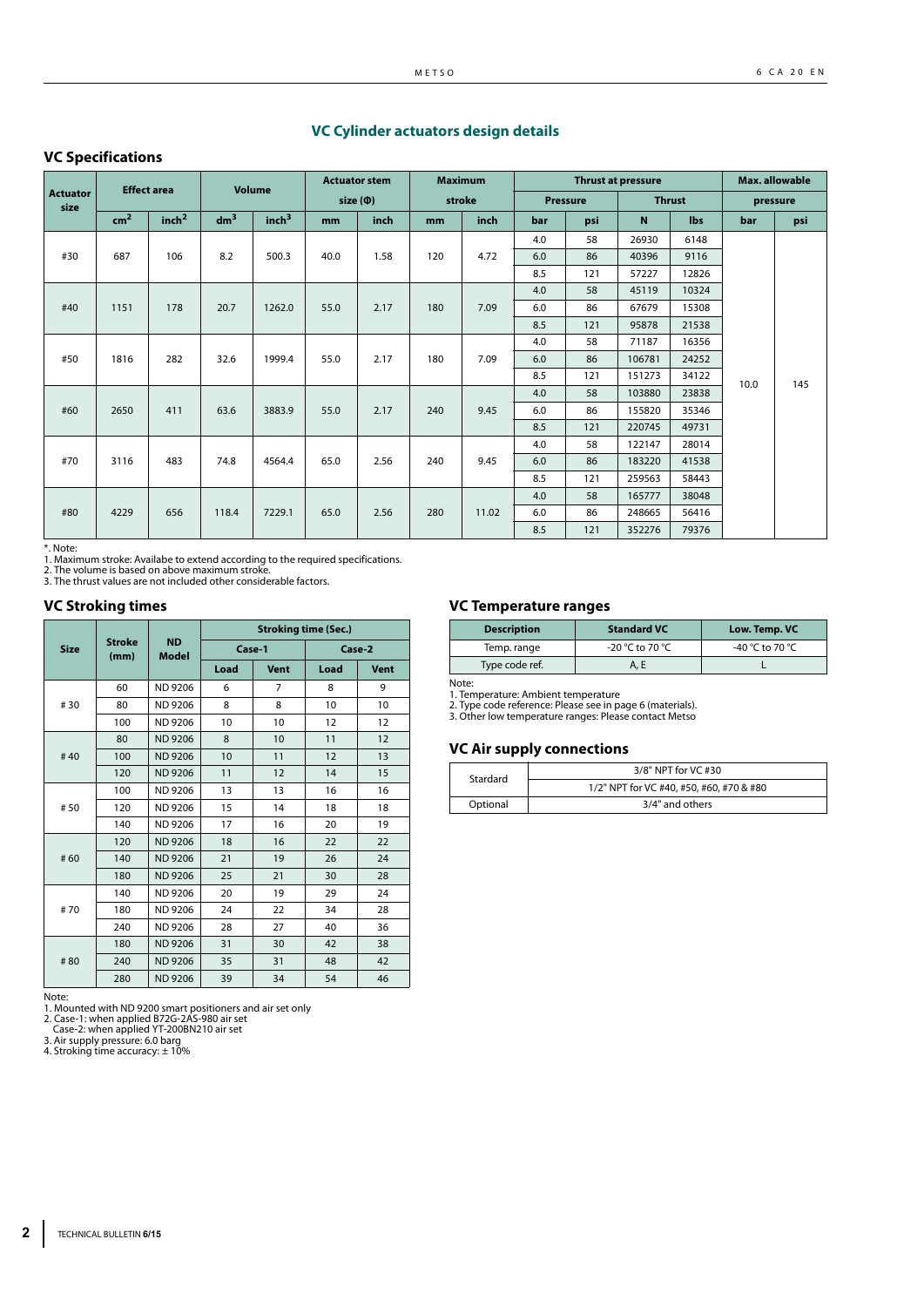## **VC, actuator constructions without handwheel**



## **Standard VC, parts and materials without handwheel**

| Part No.        | <b>Description</b>          | <b>Material</b>        |
|-----------------|-----------------------------|------------------------|
| $\mathbf{1}$    | <b>YOKE</b>                 | ASTM A216 Gr. WCB      |
| 1a              | <b>HEXAGON SCREW</b>        | ISO 3506 A2-70         |
| 1 <sub>b</sub>  | <b>SPRING WASHER</b>        | AISI 304               |
| $\overline{2}$  | <b>STEM GUIDE</b>           | <b>BRASS</b>           |
| 2a              | O-RING                      | NITRILE, NBR           |
| 2 <sub>b</sub>  | O-RING                      | NITRILE, NBR           |
| 18              | <b>TOP STEM</b>             | ASTM A564 Gr. 630+HCr  |
| 18a             | O-RING                      | NITRILE, NBR           |
| 21              | <b>LIFTING EYE NUT</b>      | JIS G3101-SS400        |
| 30              | <b>IDENTIFICATION PLATE</b> | AISI 304               |
| 30a             | <b>RIVET</b>                | AISI 304               |
| 32              | <b>INDICATOR</b>            | AISI 304               |
| 32a             | ROUND HEAD SCREW            | AISI 304               |
| 60              | <b>TOP COVER</b>            | JIS G3101-SS400+Zn     |
| 61              | <b>BOTTOM COVER</b>         | JIS G3101-SS400+Zn     |
| 61a             | O-RING                      | NITRILE, NBR           |
| 62              | <b>PISTON CYLINDER</b>      | JIS G3101-SS400+HCr    |
| 63              | <b>CHAMBER CYLINDER</b>     | JIS G3101-SS400+HCr    |
| 64              | <b>MIDDLE PLATE</b>         | JIS G3101-SS400+Zn     |
| 65              | <b>PISTON</b>               | ASTM B209 ALLOY 6061   |
| 65a             | O-RING                      | NITRILE, NBR           |
| 65 <sub>b</sub> | <b>WEAR RING</b>            | <b>CORBON GRAPHITE</b> |
| 66a             | <b>TIE ROD</b>              | JIS G3101-SS400        |
| 66b             | <b>TIE ROD</b>              | JIS G3101-SS400        |
| 66с             | <b>HEXAGON NUT</b>          | ISO 3506 A2-70         |
| 66d             | <b>SPRING WASHER</b>        | ISO 3506 A2-70         |
| 67              | DU DRY BEARING              | AISI 304+PTFE+Pb       |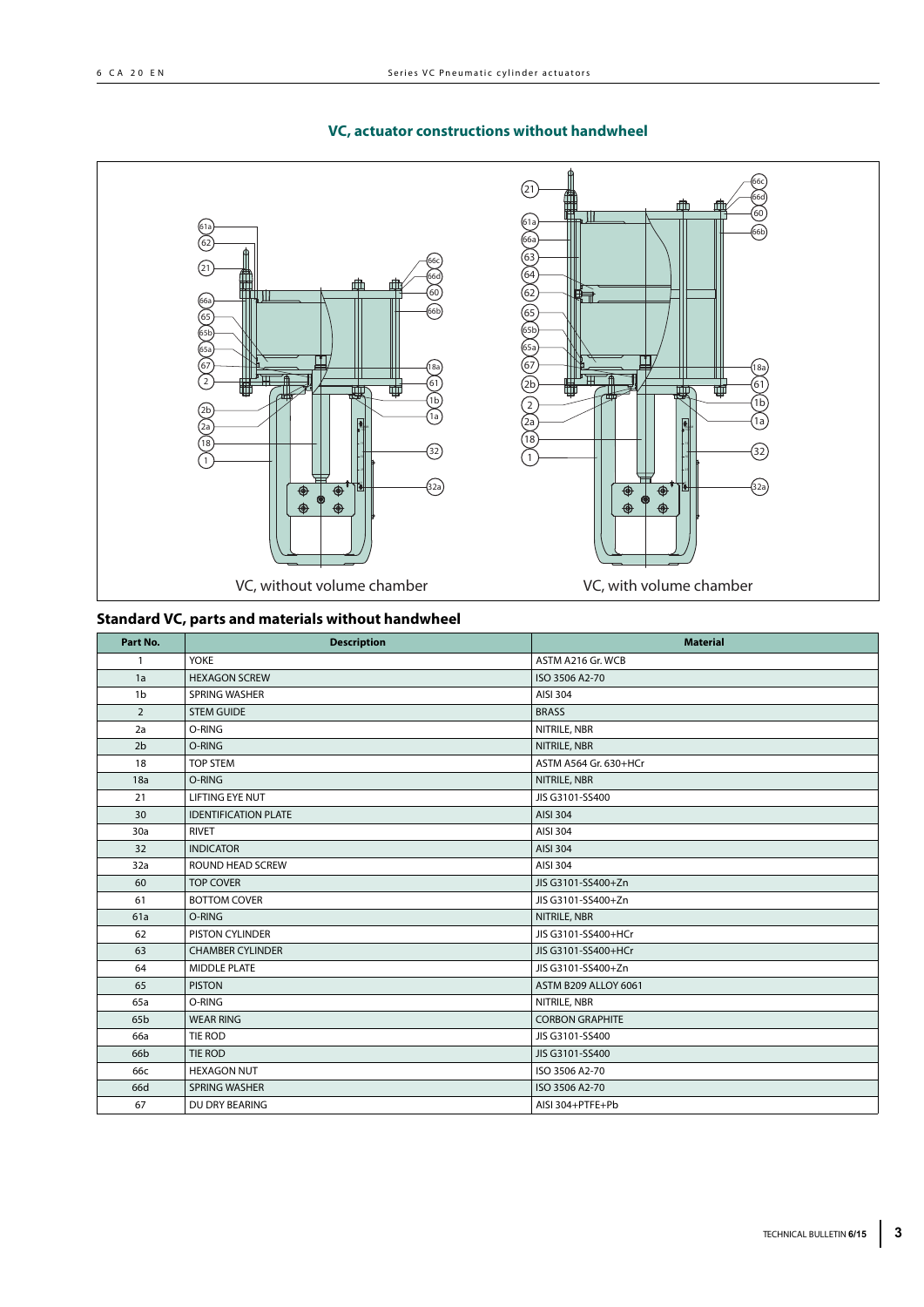

## **VC, actuator constructions with handwheel**

**Standard VC, parts and materials with handwheel** 

| Part No.        | <b>Description</b>         | <b>Material</b>          |
|-----------------|----------------------------|--------------------------|
| 18 <sub>b</sub> | <b>KEY</b>                 | AISI 304+HCr             |
| 18 <sub>c</sub> | <b>SOCKET HEAD SCREW</b>   | ISO 3506 A2-70           |
| 46              | <b>HANDLE</b>              | G5501-FC20+HCr           |
| 46a             | <b>HEXAGON SCREW</b>       | ISO 3506 A2-70           |
| 46 <sub>b</sub> | <b>WASHER</b>              | AISI 304                 |
| 46с             | <b>WASHER</b>              | AISI 304                 |
| 50              | <b>HANDLE INDICATOR</b>    | <b>ALUMINUM</b>          |
| 80              | <b>GEAR BOX CASE</b>       | ASTM A216 Gr.WCB         |
| 80a             | <b>HEXAGON SCREW</b>       | ISO 3506 A2-70           |
| 80 <sub>b</sub> | <b>WASHER</b>              | AISI 304                 |
| 81              | <b>GEARBOX COVER</b>       | ASTM A216 Gr. WCB        |
| 81a             | O-RING                     | NITRILE, NBR             |
| 81b             | <b>HEXAGON SCREW</b>       | ISO 3506 A2-70           |
| 81c             | <b>SPRING WASHER</b>       | AISI 304                 |
| 82              | <b>GEAR BOX SIDE COVER</b> | AISI 304                 |
| 82a             | SOCKET HEAD SCREW          | ISO 3506 A2-70/80        |
| 82b             | SPRING WASHER              | AISI 304                 |
| 82c             | <b>WASHER</b>              | AISI 304                 |
| 83              | <b>HANDLE SHAFT</b>        | AISI 304                 |
| 83a             | <b>KEY</b>                 | JIS G4051-S45C           |
| 83b             | <b>KEY</b>                 | JIS G4051-S45C           |
| 84              | <b>SHAFT BUSHING</b>       | <b>BRASS</b>             |
| 85              | <b>GEAR CHUCK</b>          | JIS G4051-S45C           |
| 86              | <b>WORM WHEEL</b>          | JIS G4051-S45C           |
| 86a             | <b>SOCKET HEAD SCREW</b>   | ISO 3506 A2-70/80        |
| 87              | <b>WORM</b>                | JIS G4051-S45C           |
| 88              | <b>LIMITER</b>             | JIS G3101-SS400          |
| 88a             | SOCKET HEAD SCREW          | ISO 3506 A2-70           |
| 89              | PIPE COVER                 | AISI 304                 |
| 90              | <b>GEAR PIPE</b>           | AISI 316L                |
| 91              | <b>BEARING</b>             | JIS G3101-SS400          |
| 92              | <b>OIL NIPPLE</b>          | <b>BRASS</b>             |
| 93              | <b>TAPER PIN</b>           | ASTM A564 Gr.630+HCr     |
| 94              | <b>TAPER CHAIN</b>         | <b>STAINLESS STEEL</b>   |
| 94a             | <b>TAPER PIN HOLDER</b>    | AISI 304                 |
| 94b             | <b>HEXAGON NUT</b>         | ISO 3506 A2-70           |
| 94c             | <b>SPLIT PIN</b>           | <b>CARBON STEEL+ZINC</b> |
| 95              | <b>TAPER PIN HOLDER</b>    | AISI 304                 |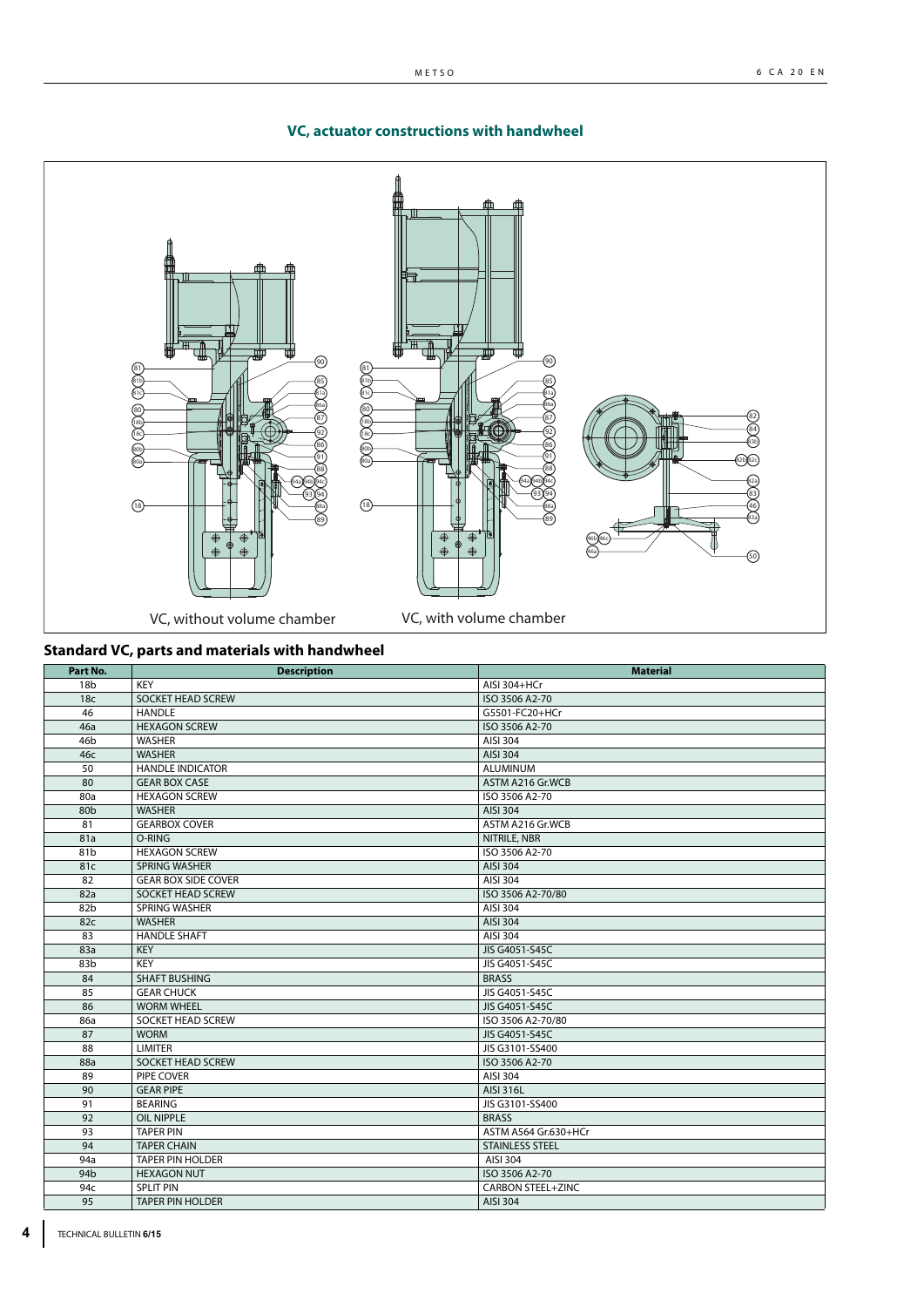## **VC cylinder actuator dimensions**



#### **VC actuators without handwheel** (UNIT: mm)

|               |           | #30                |     |           | #40                |     |           | #50         |     |  |
|---------------|-----------|--------------------|-----|-----------|--------------------|-----|-----------|-------------|-----|--|
| <b>Stroke</b> | °C        |                    | 370 | °C        |                    | 460 | °C        |             | 560 |  |
| (mm)          | <b>B1</b> | <b>Weight (kg)</b> |     | <b>B1</b> | <b>Weight (kg)</b> |     | <b>B1</b> | Weight (kg) |     |  |
|               | <b>B2</b> | A                  | B   | <b>B2</b> | A                  | B   | <b>B2</b> | A           | B   |  |
| 40            | 640       |                    | 115 | 810       |                    | 148 | 810       | 186         | 234 |  |
|               | 760       | 92                 |     | 935       | 120                |     | 935       |             |     |  |
|               | 650       |                    | 118 | 820       |                    |     | 820       |             |     |  |
| 50            | 790       | 94                 |     | 965       | 123                | 152 | 965       | 189         | 237 |  |
|               | 660       |                    |     | 830       |                    |     | 830       |             |     |  |
| 60            | 820       | 97                 | 121 | 995       | 126                | 155 | 995       | 192         | 242 |  |
|               | 670       |                    |     | 124       | 840                |     |           | 840         |     |  |
| 70            | 850       | 100                |     | 1025      | 128                | 159 | 1025      | 195         | 246 |  |
|               | 680       | 103                |     | 850       |                    |     | 850       | 198         | 251 |  |
| 80            | 880       |                    | 127 | 1055      | 131                | 162 | 1055      |             |     |  |
|               | 690       |                    | 130 | 860       | 134                |     | 860       |             | 256 |  |
| 90            | 910       | 106                |     | 1085      |                    | 166 | 1085      | 201         |     |  |
|               | 700       |                    |     | 870       |                    |     | 870       |             |     |  |
| 100           | 940       | 108                | 133 | 1115      | 137                | 173 | 1115      | 203         | 261 |  |
|               | 720       |                    |     | 890       |                    |     | 890       |             |     |  |
| 120           | 1000      | 114                | 139 | 1175      | 142                | 177 | 1175      | 209         | 270 |  |
| 140           |           |                    |     | 910       |                    | 184 | 910       |             |     |  |
|               |           |                    |     | 1235      | 148                |     | 1235      | 215         | 279 |  |
|               |           |                    |     |           |                    |     | 950       |             | 298 |  |
| 180           |           |                    |     | 1355      | 159                | 198 | 1355      | 227         |     |  |

## **VC actuators with handwheel** (UNIT: mm)

|               | VC actuators with handwheel<br>(UNII:mm) |     |                     |           |                    |      |           |             |     |  |  |  |  |
|---------------|------------------------------------------|-----|---------------------|-----------|--------------------|------|-----------|-------------|-----|--|--|--|--|
|               |                                          | #30 |                     |           | #40                |      |           | #50         |     |  |  |  |  |
| <b>Stroke</b> | °C                                       |     | 370                 | °C        |                    | 460  | °C        | 560         |     |  |  |  |  |
| (mm)          | <b>B1</b>                                |     | <b>Weight (kg)</b>  | <b>B1</b> | <b>Weight (kg)</b> |      | <b>B1</b> | Weight (kg) |     |  |  |  |  |
|               | <b>B2</b>                                | A   | B                   | <b>B2</b> | A                  | B    | <b>B2</b> | A           | B   |  |  |  |  |
| 40            | 930                                      | 134 | 157                 | 1095      | 180                | 208  | 1095      | 246         | 294 |  |  |  |  |
|               | 1055                                     |     |                     | 1220      |                    |      | 1220      |             |     |  |  |  |  |
| 50            | 940                                      | 137 | 160                 | 1105      | 183                | 212  | 1105      | 249         | 299 |  |  |  |  |
|               | 1085                                     |     |                     | 1250      |                    |      | 1250      |             |     |  |  |  |  |
| 60            | 950                                      | 139 | 163                 | 1115      | 186                | 215  | 1115      | 252         | 303 |  |  |  |  |
|               | 1115                                     |     |                     | 1280      |                    |      | 1280      |             |     |  |  |  |  |
| 70            | 960                                      | 142 | 167                 | 1125      | 188                | 219  | 1125      | 255         | 308 |  |  |  |  |
|               | 1145                                     |     |                     | 1310      |                    |      | 1310      |             |     |  |  |  |  |
| 80            | 970                                      | 144 | 1135<br>170<br>1340 | 191       | 222                | 1135 | 258       | 313         |     |  |  |  |  |
|               | 1175                                     |     |                     |           |                    |      | 1340      |             |     |  |  |  |  |
| 90            | 980                                      | 147 | 173                 | 1145      | 194                | 226  | 1145      | 261         | 318 |  |  |  |  |
|               | 1205                                     |     |                     | 1370      |                    |      | 1370      |             |     |  |  |  |  |
| 100           | 990                                      | 150 | 176                 | 1155      | 197                | 230  | 1155      | 263         |     |  |  |  |  |
|               | 1235                                     |     |                     | 1400      |                    |      | 1400      |             | 322 |  |  |  |  |
| 120           | 1010                                     | 155 | 183                 | 1175      | 202                | 237  | 1175      | 269         |     |  |  |  |  |
|               | 1295                                     |     |                     | 1460      |                    |      | 1460      |             | 332 |  |  |  |  |
| 140           |                                          |     |                     | 1195      | 208                | 244  | 1195      | 275         | 341 |  |  |  |  |
|               |                                          |     |                     | 1520      |                    |      | 1520      |             |     |  |  |  |  |
| 180           |                                          |     |                     | 1235      | 219                | 258  | 1235      | 287         | 360 |  |  |  |  |
|               |                                          |     |                     | 1640      |                    |      | 1640      |             |     |  |  |  |  |

## **VC actuators without handwheel**

| (UNIT: mm |  |
|-----------|--|
|           |  |

|               |           | #60         |     |           | #70         |     |           | #80         |     |
|---------------|-----------|-------------|-----|-----------|-------------|-----|-----------|-------------|-----|
| <b>Stroke</b> | °C        |             | 660 | °C        | 710         |     |           | 820         |     |
| (mm)          | <b>B1</b> | Weight (kg) |     | <b>B1</b> | Weight (kg) |     | <b>B1</b> | Weight (kg) |     |
|               | <b>B2</b> | A           | B   | <b>B2</b> | A           | B   | <b>B2</b> | A           | B   |
|               | 954       | 255         |     | 955       | 322         | 438 | 951       | 378         | 519 |
| 100           | 1199      |             | 344 | 1203      |             |     | 1207      |             |     |
| 120           | 974       | 262         | 355 | 975       | 330         | 450 | 974       | 386         | 531 |
|               | 1259      |             |     | 1263      |             |     | 1267      |             |     |
| 140           | 994       | 269         | 365 | 995       | 338         | 461 | 994       | 394         | 543 |
|               | 1319      |             |     | 1323      |             |     | 1327      |             |     |
| 180           | 1034      | 283         |     | 1035      | 354         | 484 | 1034      | 410         |     |
|               | 1439      |             | 386 | 1443      |             |     | 1447      |             | 567 |
| 240           | 1094      | 303         |     | 1095      | 377         | 518 | 1094      | 435         | 604 |
|               | 1619      |             | 417 | 1623      |             |     | 1627      |             |     |
| 280           |           |             |     |           |             |     |           | 451         | 628 |
|               |           |             |     |           |             |     | 1747      |             |     |

#### **VC actuators with handwheel** (UNIT: mm)

|        |           | , с астанал з місіі папаміісеі |     | 101111.111111 |             |      |           |             |      |     |     |
|--------|-----------|--------------------------------|-----|---------------|-------------|------|-----------|-------------|------|-----|-----|
|        |           | #60                            |     |               | #70         |      |           | #80         |      |     |     |
| Stroke | °C        | 660                            |     | °C            | 710         |      | °C        | 820         |      |     |     |
| (mm)   | <b>B1</b> | Weight (kg)                    |     | <b>B1</b>     | Weight (kg) |      | <b>B1</b> | Weight (kg) |      |     |     |
|        | <b>B2</b> | A                              | B   | <b>B2</b>     | A           | B    | <b>B2</b> | A           | B    |     |     |
|        | 1239      | 315                            |     | 1240          | 368         | 502  | 1289      | 438         | 579  |     |     |
| 100    | 1484      |                                | 404 | 1488          |             |      | 1542      |             |      |     |     |
| 120    | 1259      | 322                            |     |               | 415         | 1260 | 376       | 514         | 1309 | 446 | 591 |
|        | 1544      |                                |     | 1548          |             |      | 1602      |             |      |     |     |
| 140    | 1279      | 329                            | 425 | 1280          | 384         | 525  | 1329      | 454         | 603  |     |     |
|        | 1604      |                                |     | 1608          |             |      | 1662      |             |      |     |     |
| 180    | 1319      | 343                            |     | 1320          | 400         | 548  | 1369      | 470         |      |     |     |
|        | 1724      |                                | 446 | 1728          |             |      | 1782      |             | 627  |     |     |
| 240    | 1379      | 363                            | 477 | 1380          | 423         | 582  | 1429      | 495         |      |     |     |
|        | 1904      |                                |     | 1908          |             |      | 1962      |             | 664  |     |     |
| 280    |           |                                |     |               |             |      | 1469      | 511         | 688  |     |     |
|        |           |                                |     |               |             |      | 2082      |             |      |     |     |